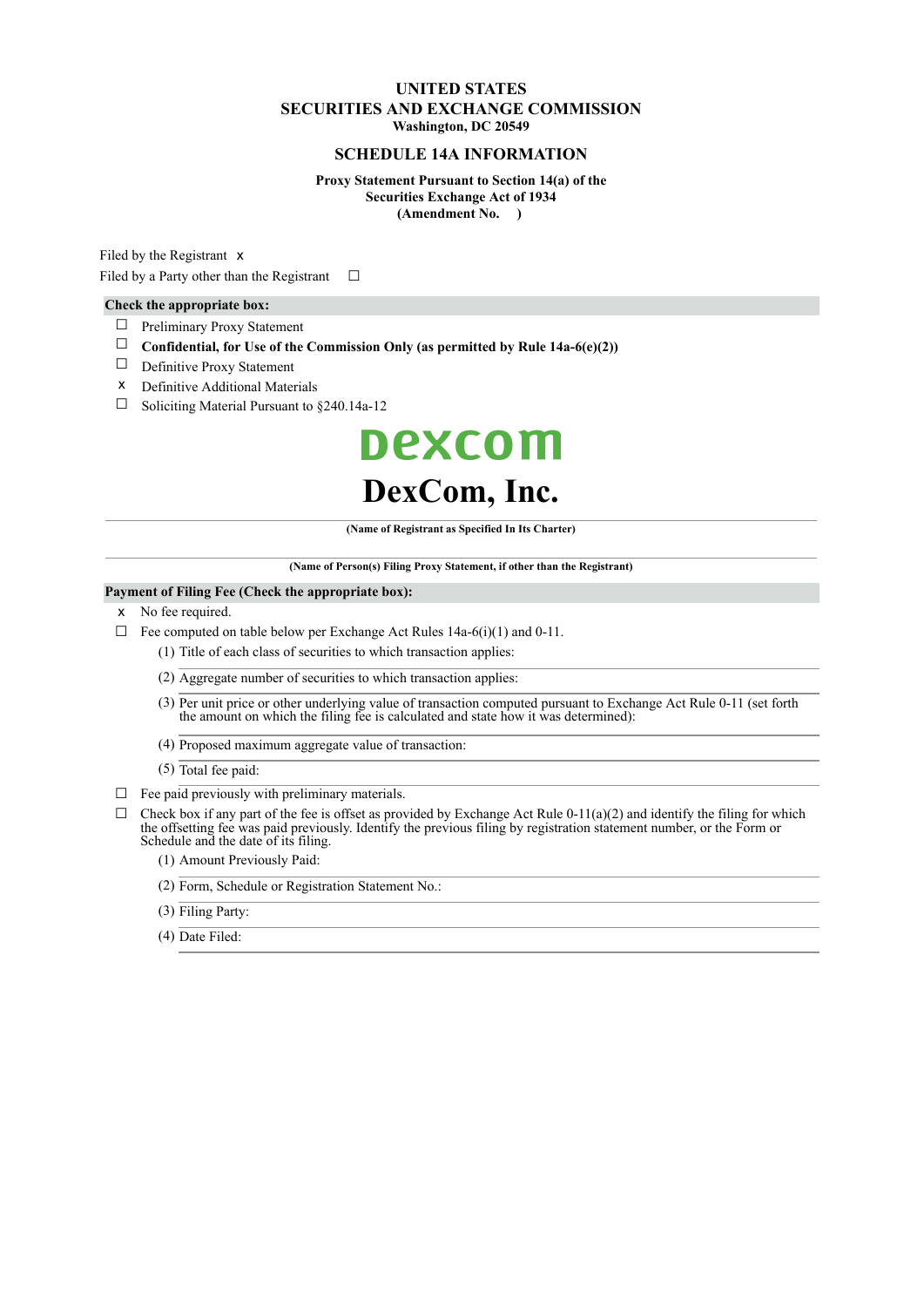

**Important Notice Regarding the Availability of Proxy Materials for DexCom, Inc. Stockholders Meeting to be held on**

P.O. BOX 8016, CARY, NC 27512-9903 **May 19, 2022 For Stockholders as of March 31, 2022**

> **This communication presents only an overview of the more complete proxy materials that are available to you on the Internet. This is not a ballot. You cannot use this notice to vote your shares. We encourage you to access and review all of the important information contained in the proxy materials before voting.**

**To view the proxy materials go to: www.proxydocs.com/DXCM**

**To vote your proxy while visiting this site, you will need the 12 digit control number in the box below.**

Under United States Securities and Exchange Commission rules, proxy materials do not have to be delivered in paper. Proxy materials can be distributed by making them available on the internet.

# **For a convenient way to view proxy materials and VOTE go to www.proxydocs.com/DXCM**

## **Have the 12 digit control number located in the shaded box above available when you access the website and follow the instructions**

If you want to receive a paper or e-mail copy of the proxy material, you must request one. There is no charge to you for requesting a copy. In order to receive a paper package in time for this year's shareholder meeting, you must make this request on or before May 9, 2022

**To order paper materials, use one of the following methods.**

è



When requesting via the Internet or telephone you will need the 12 digit control number located in the shaded gray box above.



ç

\* If requesting material by e-mail, please send a blank e-mail with the 12 digit control number (located above) in the subject line. No other requests, instructions or other inquiries should be included with your email requesting material.

## **DexCom, Inc. Meeting Information**

|                      | <b>Meeting Materials:</b>                                                                               | Notice of Meeting and Proxy Statement & Annual Report or Form 10-K |
|----------------------|---------------------------------------------------------------------------------------------------------|--------------------------------------------------------------------|
| <b>Meeting Type:</b> |                                                                                                         | Annual Meeting of Stockholders                                     |
| Date:                | Thursday, May 19, 2022                                                                                  |                                                                    |
| Time:                | 02:00 PM, Pacific Time                                                                                  |                                                                    |
| <b>Place:</b>        | Annual Meeting to be held live via the Internet<br>Please visit www.proxydocs.com/DXCM for more details |                                                                    |

**You must pre-register to attend the meeting online and/or participate at the email address indicated.**

**SEE REVERSE FOR FULL AGENDA**